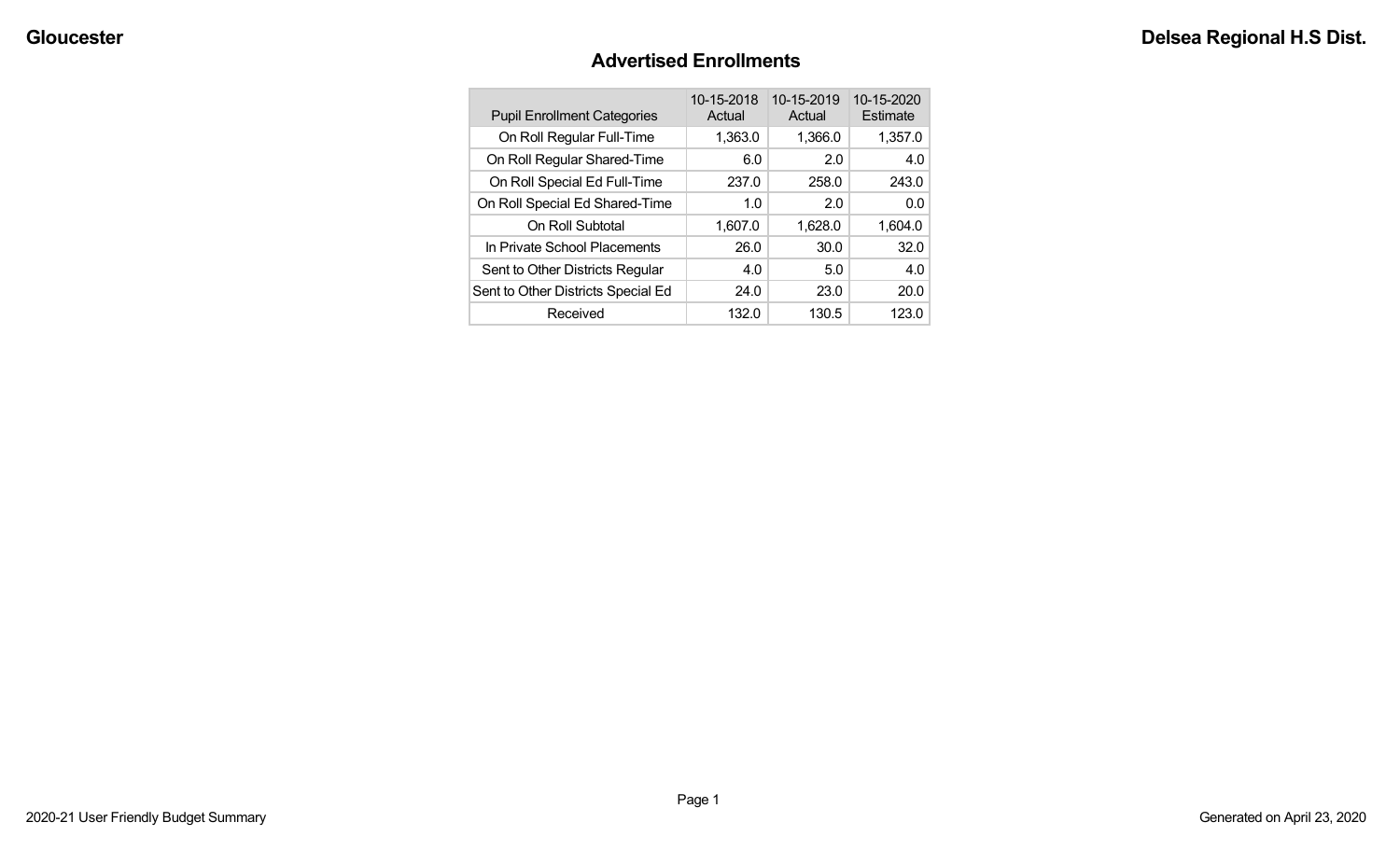### **Advertised Revenues**

| <b>Budget Category</b>                            | Description                                                | Account      | 2018-19<br>Actual | 2019-20<br>Revised | 2020-21<br>Proposed |
|---------------------------------------------------|------------------------------------------------------------|--------------|-------------------|--------------------|---------------------|
|                                                   | Local Tax Levy                                             | 10-1210      | 15,406,546        | 15,714,677         | 16,028,971          |
|                                                   | <b>Total Tuition</b>                                       | 10-1300      | 2,104,622         | 1,920,000          | 1,950,000           |
|                                                   | Transportation Fees from Other Local Education Authorities | 10-1420-1440 | 1,579,182         | 1,268,000          | 1,300,000           |
| <b>General Fund Revenues from Local Sources</b>   | <b>Rents and Royalties</b>                                 | 10-1910      | 7,016             | 0                  | $\mathbf{0}$        |
|                                                   | <b>Unrestricted Miscellaneous Revenues</b>                 | 10-1XXX      | 209,163           | 50,325             | 476,761             |
|                                                   | Interest Earned on Capital Reserve Funds                   | 10-1XXX      | 6,055             | 200                | 200                 |
|                                                   | <b>Fines and Forfeits</b>                                  | 10-1XXX      | 150               | $\mathbf{0}$       | $\Omega$            |
|                                                   | <b>Total Revenues from Local Sources</b>                   |              | 19,312,734        | 18,953,202         | 19,755,932          |
|                                                   | School Choice Aid                                          | 10-3116      | 503,100           | 439,475            | 478,667             |
|                                                   | <b>Categorical Transportation Aid</b>                      | 10-3121      | 239,518           | 239,518            | 239,518             |
|                                                   | <b>Extraordinary Aid</b>                                   | 10-3131      | 310,917           | 100,000            | 250,000             |
| <b>General Fund Revenues from State Sources</b>   | <b>Categorical Special Education Aid</b>                   | 10-3132      | 956,261           | 956,261            | 1,109,788           |
|                                                   | <b>Equalization Aid</b>                                    | 10-3176      | 12,086,304        | 12,014,766         | 12,014,766          |
|                                                   | <b>Categorical Security Aid</b>                            | 10-3177      | 231,243           | 231,243            | 231,243             |
|                                                   | <b>Other State Aids</b>                                    | 10-3XXX      | 19,205            | 0                  | $\Omega$            |
|                                                   | <b>Total Revenues from State Sources</b>                   |              | 14,346,548        | 13,981,263         | 14,323,982          |
|                                                   | <b>Medicaid Reimbursement</b>                              | 10-4200      | 0                 | 54,648             | 49,333              |
| <b>General Fund Revenues from Federal Sources</b> | Other Federal Grant Revenue-Passed Through State           | 10-42XX      | 52,463            | $\mathbf 0$        | $\Omega$            |
|                                                   | <b>Total Revenues from Federal Sources</b>                 |              | 52,463            | 54,648             | 49,333              |
|                                                   | <b>Budgeted Fund Balance-Operating Budget</b>              | 10-303       | 0                 | 2,078,360          | 1,356,120           |
| <b>General Fund Revenues from Other Sources</b>   | <b>Adjustment for Prior Year Encumbrances</b>              |              | 0                 | 636,786            | 0                   |
|                                                   | Actual Revenues (Over)/Under Expenditures                  |              | 771,587           | $\mathbf{0}$       | $\Omega$            |
| <b>General Fund Revenues</b>                      | <b>Total Operating Budget</b>                              |              | 34,483,332        | 35,704,259         | 35,485,367          |
| Special Revenue Fund Revenues from State Sources  | <b>Other Restricted Entitlements</b>                       | 20-32XX      | 80,315            | 38,992             | 33,142              |
|                                                   | <b>Total Revenues from State Sources</b>                   |              | 80,315            | 38,992             | 33,142              |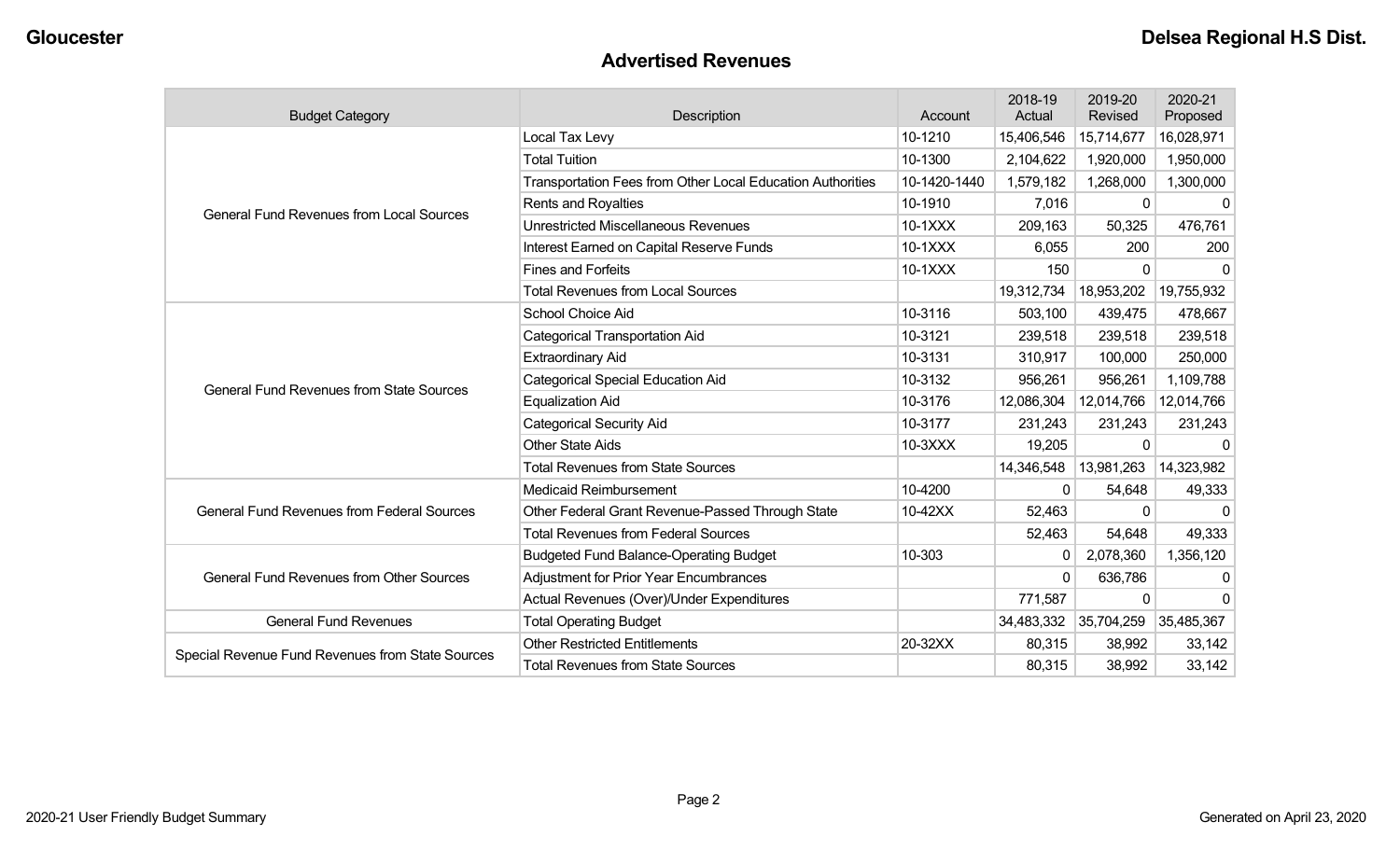#### **Advertised Revenues**

| <b>Budget Category</b>                             | Description                                    | Account      | 2018-19<br>Actual | 2019-20<br>Revised    | 2020-21<br>Proposed |
|----------------------------------------------------|------------------------------------------------|--------------|-------------------|-----------------------|---------------------|
|                                                    | Title I                                        | 20-4411-4416 | 166,691           | 141,687               | 120,434             |
|                                                    | Title II                                       | 20-4451-4455 | 34,689            | 30,758                | 26,144              |
|                                                    | Title III                                      | 20-4491-4494 | 175               | 0                     | 0                   |
|                                                    | Title IV                                       | 20-4471-4474 | 9,025             | 8,520                 | 7,242               |
| Special Revenue Fund Revenues from Federal Sources | I.D.E.A. Part B (Handicapped)                  | 20-4420-4429 | 638,981           | 528,687               | 449,384             |
|                                                    | <b>Vocational Education</b>                    | 20-4430      | 68,705            | 58,399                | 49,639              |
|                                                    | Other                                          | 20-4XXX      | 0                 | 0                     | 691,513             |
|                                                    | <b>Total Revenues from Federal Sources</b>     |              | 918,266           | 768,051               | 1,344,356           |
| Special Revenue Fund Revenues                      | <b>Total Grants and Entitlements</b>           |              | 998,581           | 807,043               | 1,377,498           |
| Debt Service Fund Revenues from Local Sources      | Local Tax Levy                                 | 40-1210      | 627,689           | 632,612               | 641,615             |
|                                                    | <b>Total Revenues from Local Sources</b>       |              | 627,689           | 632,612               | 641,615             |
| Debt Service Fund Revenues from Other Sources      | Withdrawal from Debt Service Reserve           | 40-313       | 0                 | 198                   | 198                 |
|                                                    | <b>Total Local Repayment of Debt</b>           |              | 627,689           | 632,810               | 641,813             |
| Debt Service Fund Revenues                         | <b>Total Repayment of Debt</b>                 |              | 627,689           | 632,810               | 641,813             |
| All Fund Revenues                                  | <b>Total Revenues/Sources</b>                  |              | 36,109,602        | 37,144,112            | 37,504,678          |
| Revenues Net of Transfers                          | <b>Total Revenues/Sources Net of Transfers</b> |              | 36,109,602        | 37,144,112 37,504,678 |                     |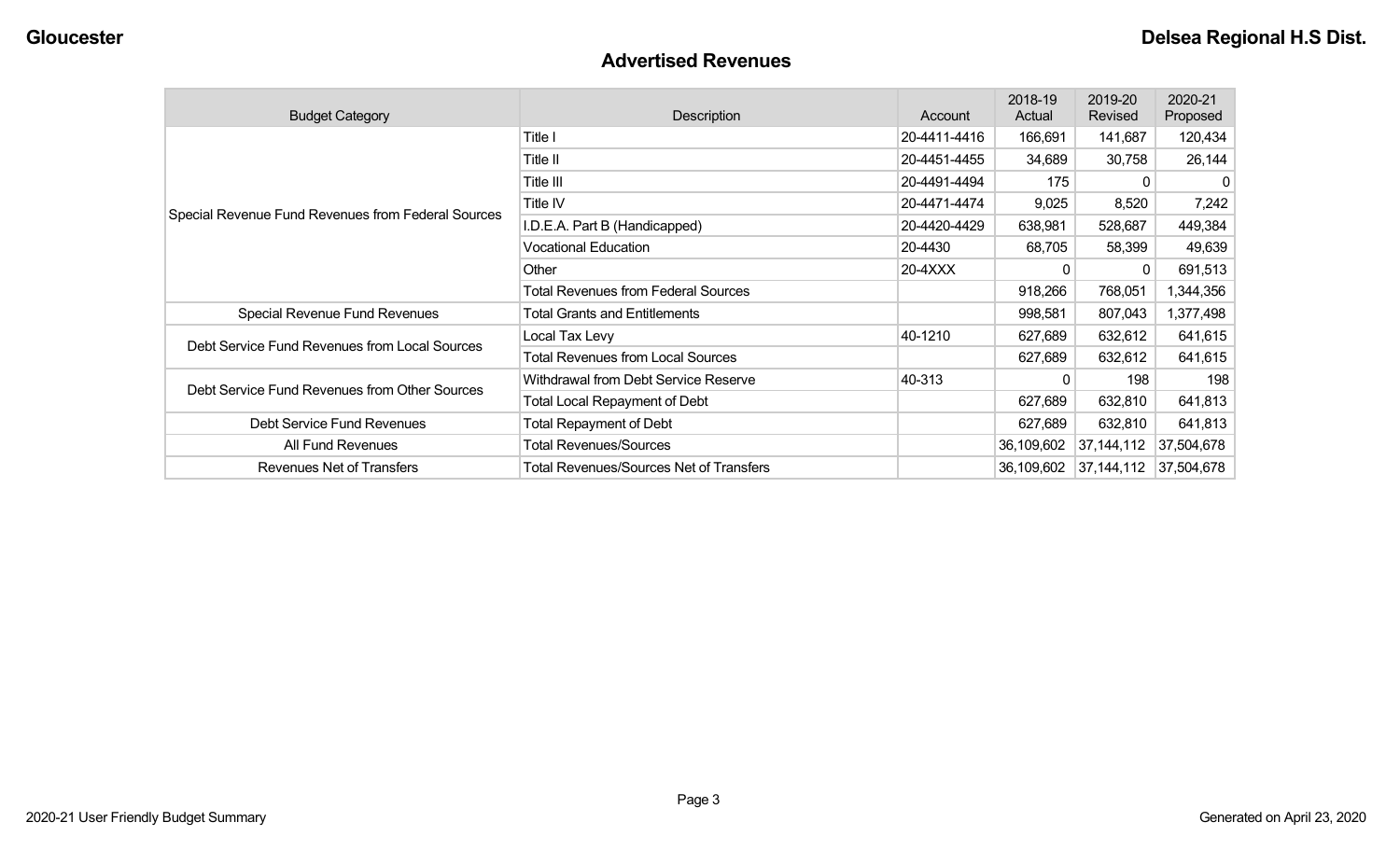# **Advertised Appropriations**

| <b>Budget Category</b>                             | Description                                                                        | Account        | 2018-19<br>Actual | 2019-20<br>Revised    | 2020-21<br>Proposed |
|----------------------------------------------------|------------------------------------------------------------------------------------|----------------|-------------------|-----------------------|---------------------|
|                                                    | <b>Regular Programs-Instruction</b>                                                | 11-1XX-100-XXX | 8,794,135         | 9,468,107             | 9,212,665           |
|                                                    | <b>Special Education-Instruction</b>                                               | 11-2XX-100-XXX | 1,641,249         | 1,518,941             | 2,100,274           |
|                                                    | <b>Basic Skills/Remedial-Instruction</b>                                           | 11-230-100-XXX | 562,414           | 570,323               | 262,309             |
|                                                    | <b>Bilingual Education-Instruction</b>                                             | 11-240-100-XXX | $\mathbf 0$       | 1,250                 | 1,250               |
|                                                    | School-Sponsored Cocurricular or Extracurricular Activities-Instruction            | 11-401-100-XXX | 127,952           | 191,754               | 204,208             |
| General Fund Current Expenses for Instruction      | School-Sponsored Athletics-Instruction                                             | 11-402-100-XXX | 677,794           | 731,160               | 699,837             |
|                                                    | Before/After School Programs                                                       | 11-421-XXX-XXX | 6,462             | 32,500                | 32,500              |
|                                                    | Summer School                                                                      | 11-422-XXX-XXX | 90,768            | 101,000               | 101,500             |
|                                                    | Instructional Alternative Ed Program                                               | 11-423-XXX-XXX | 96,414            | 123,970               | 124,970             |
|                                                    | Other Supplemental/At-Risk Programs                                                | 11-424-XXX-XXX | 64,735            | 86,400                | 87,900              |
|                                                    | <b>Community Services Programs/Operations</b>                                      | 11-800-330-XXX | 35,553            | 57,450                | 62,500              |
|                                                    | Undistributed Expenditures-Instruction (Tuition)                                   | 11-000-100-XXX | 3,498,676         | 3,161,665             | 3,511,747           |
|                                                    | Undistributed Expenditures-Attendance and Social Work                              | 11-000-211-XXX | 73,252            | 95,793                | 85,509              |
|                                                    | Undistributed Expenditures-Health Services                                         | 11-000-213-XXX | 244,039           | 242,116               | 247,913             |
|                                                    | Undistributed Expenditures-Speech, OT, PT and Related Services                     | 11-000-216-XXX | 123,407           | 82,000                | 114,000             |
|                                                    | Undistributed Expenditures-Other Support Services, Students-Extraordinary Services | 11-000-217-XXX | 199,458           | 269,188               | 234,066             |
|                                                    | Undistributed Expenditures-Guidance                                                | 11-000-218-XXX | 674,243           | 734,795               | 785,200             |
|                                                    | Undistributed Expenditures-Child Study Teams                                       | 11-000-219-XXX | 552,031           | 603,570               | 545,096             |
|                                                    | Undistributed Expenditures-Improvement of Instruction Services                     | 11-000-221-XXX | 784,355           | 843,409               | 877,516             |
| General Fund Current Expenses for Support Services | Undistributed Expenditures-Education Media Services/Library                        | 11-000-222-XXX | 211,199           | 226,510               | 224,354             |
|                                                    | Undistributed Expenditures-Instructional Staff Training Services                   | 11-000-223-XXX | 45,704            | 78,249                | 100,446             |
|                                                    | Undistributed Expenditures-Support Services-General Administration                 | 11-000-230-XXX | 448,744           | 537,150               | 495,416             |
|                                                    | Undistributed Expenditures-Support Services-School Administration                  | 11-000-240-XXX | 695,659           | 793,973               | 727,504             |
|                                                    | Undistributed Expenditures-Central Services                                        | 11-000-251-XXX | 391,169           | 461,253               | 450,189             |
|                                                    | Undistributed Expenditures-Administrative InformationTechnology                    | 11-000-252-XXX | 432,114           | 440,500               | 423,303             |
|                                                    | Undistributed Expenditures-Operation and Maintenance of Plant Services             | 11-000-26X-XXX | 2,881,762         | 3,092,791             | 3,145,058           |
|                                                    | Undistributed Expenditures-Student Transportation Services                         | 11-000-270-XXX | 5,014,405         | 3,579,141             | 3,736,498           |
|                                                    | Personal Services-Employee Benefits                                                | 11-XXX-XXX-2XX | 4,976,457         | 6,452,329             | 6,390,987           |
|                                                    | <b>Total Undistributed Expenditures</b>                                            |                |                   | 21,246,674 21,694,432 | 22,094,802          |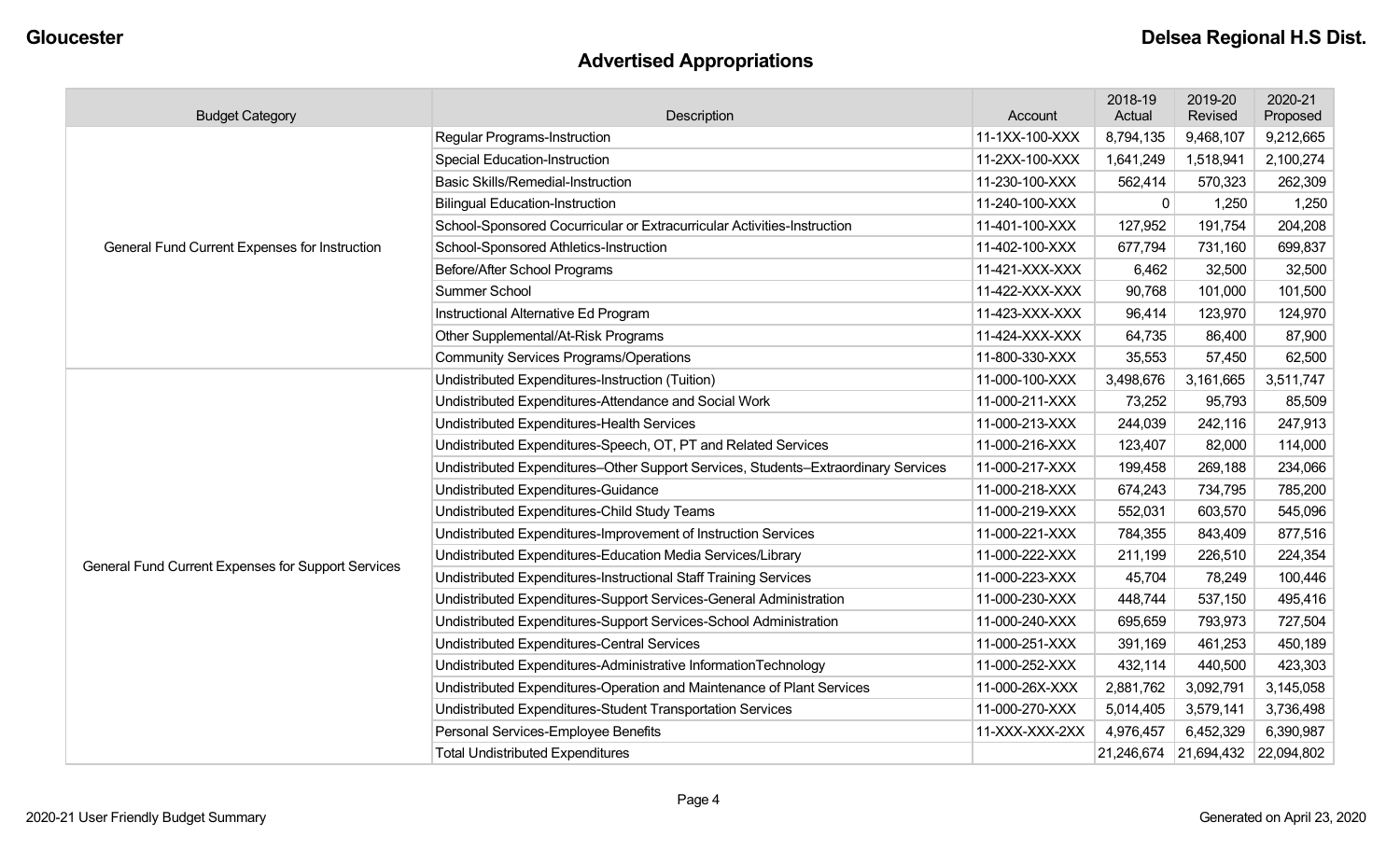# **Advertised Appropriations**

| <b>Budget Category</b>                                 | Description                                      | Account        | 2018-19<br>Actual | 2019-20<br>Revised | 2020-21<br>Proposed |
|--------------------------------------------------------|--------------------------------------------------|----------------|-------------------|--------------------|---------------------|
| General Fund Current Expenses for Increased Reserves   | Increase In Maintenance Reserve                  | 10-606         | 0                 | 0                  | 173,188             |
| <b>General Fund Current Expenses</b>                   | <b>Total General Current Expense</b>             |                | 33,344,150        | 34,577,287         | 35,157,903          |
|                                                        | Equipment                                        | 12-XXX-XXX-730 | 336,579           | 602,067            | 233,500             |
|                                                        | Facilities Acquisition and Construction Services | 12-000-400-XXX | 802,603           | 216,977            | 175                 |
| <b>Capital Outlay</b>                                  | Increase In Capital Reserve                      | 10-604         | 0                 | 130,892            | $\Omega$            |
|                                                        | Interest Deposit to Capital Reserve              | 10-604         | $\Omega$          | 200                | 200                 |
|                                                        | <b>Total Capital Outlay</b>                      |                | 1,139,182         | 950,136            | 233,875             |
| General Fund Expenses and Transfers                    | <b>Transfer of Funds to Charter Schools</b>      | 10-000-100-56X | $\Omega$          | 176,836            | 93,589              |
|                                                        | <b>General Fund Grand Total</b>                  |                | 34,483,332        | 35,704,259         | 35,485,367          |
|                                                        | Nonpublic Textbooks                              | 20-XXX-XXX-XXX | 7,423             | 5,173              | 4,397               |
|                                                        | Nonpublic Auxiliary Services                     | 20-XXX-XXX-XXX | 5,163             | 6,592              | 5,603               |
|                                                        | Nonpublic Handicapped Services                   | 20-XXX-XXX-XXX | 19,934            | 19,177             | 16,300              |
| Special Revenue Fund Expenses for Other State Projects | <b>Nonpublic Nursing Services</b>                | 20-XXX-XXX-XXX | 13,483            | 6,246              | 5,309               |
|                                                        | Nonpublic Technology Initiative                  | 20-XXX-XXX-XXX | 9,928             | 1,804              | 1,533               |
|                                                        | Nonpublic Security Aid                           | 20-XXX-XXX-XXX | 20,850            | $\Omega$           | $\mathbf 0$         |
|                                                        | Other                                            | 20-XXX-XXX-XXX | 3,534             | $\mathbf{0}$       | $\mathbf 0$         |
| Special Revenue Fund Expenses for State Projects       | <b>Total State Projects</b>                      | 20-XXX-XXX-XXX | 80,315            | 38,992             | 33,142              |
|                                                        | Title I                                          | 20-XXX-XXX-XXX | 166,691           | 141,687            | 120,434             |
|                                                        | <b>Title II</b>                                  | 20-XXX-XXX-XXX | 34,689            | 30,758             | 26,144              |
|                                                        | Title III                                        | 20-XXX-XXX-XXX | 175               | $\mathbf{0}$       | $\Omega$            |
| Special Revenue Fund Expenses for Federal Projects     | Title IV                                         | 20-XXX-XXX-XXX | 9,025             | 8,520              | 7,242               |
|                                                        | I.D.E.A. Part B (Handicapped)                    | 20-XXX-XXX-XXX | 638,981           | 528,687            | 449,384             |
|                                                        | <b>Vocational Education</b>                      | 20-XXX-XXX-XXX | 68,705            | 58,399             | 49,639              |
|                                                        | Other                                            | 20-XXX-XXX-XXX | $\mathbf{0}$      | $\Omega$           | 691,513             |
|                                                        | <b>Total Federal Projects</b>                    | 20-XXX-XXX-XXX | 918,266           | 768,051            | 1,344,356           |
| Special Revenue Fund Expenses                          | <b>Total Special Revenue Funds</b>               |                | 998,581           | 807,043            | 1,377,498           |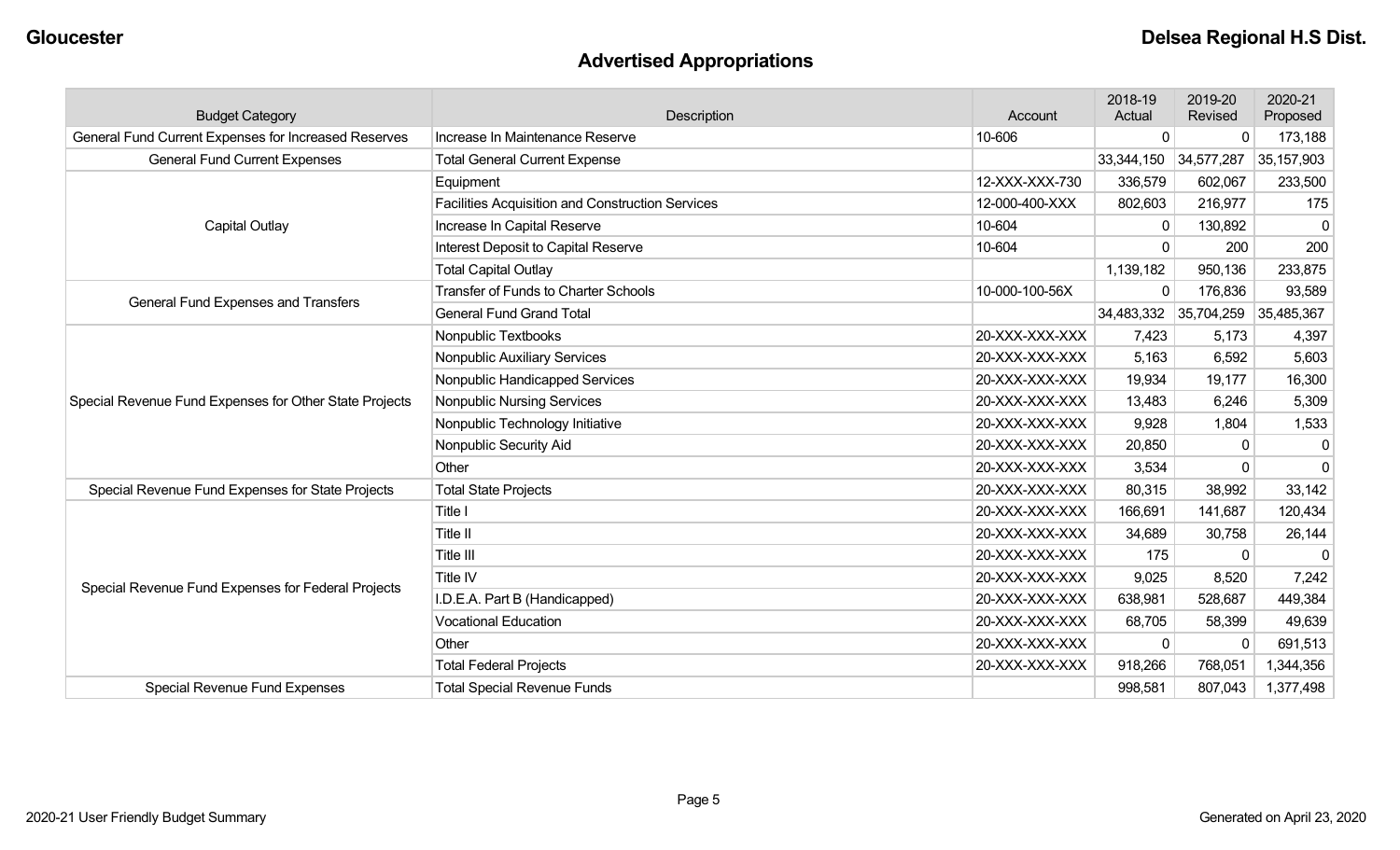# **Advertised Appropriations**

| <b>Budget Category</b>           | Description                                | Account        | 2018-19<br>Actual | 2019-20<br>Revised | 2020-21<br>Proposed              |
|----------------------------------|--------------------------------------------|----------------|-------------------|--------------------|----------------------------------|
|                                  | <b>Total Regular Debt Service</b>          | 40-701-510-XXX | 627,689           | 632,612            | 641,615                          |
| Debt Service Fund Expenses       | Increase In Debt Service Reserve           | 40-608         |                   | 198                | 198                              |
|                                  | <b>Total Debt Service Funds</b>            |                | 627,689           | 632,810            | 641,813                          |
| All Fund Expenses                | <b>Total Expenditures/Appropriations</b>   |                |                   |                    | 36,109,602 37,144,112 37,504,678 |
| <b>Expenses Net of Transfers</b> | <b>Total Expenditures Net of Transfers</b> |                |                   |                    | 36,109,602 37,144,112 37,504,678 |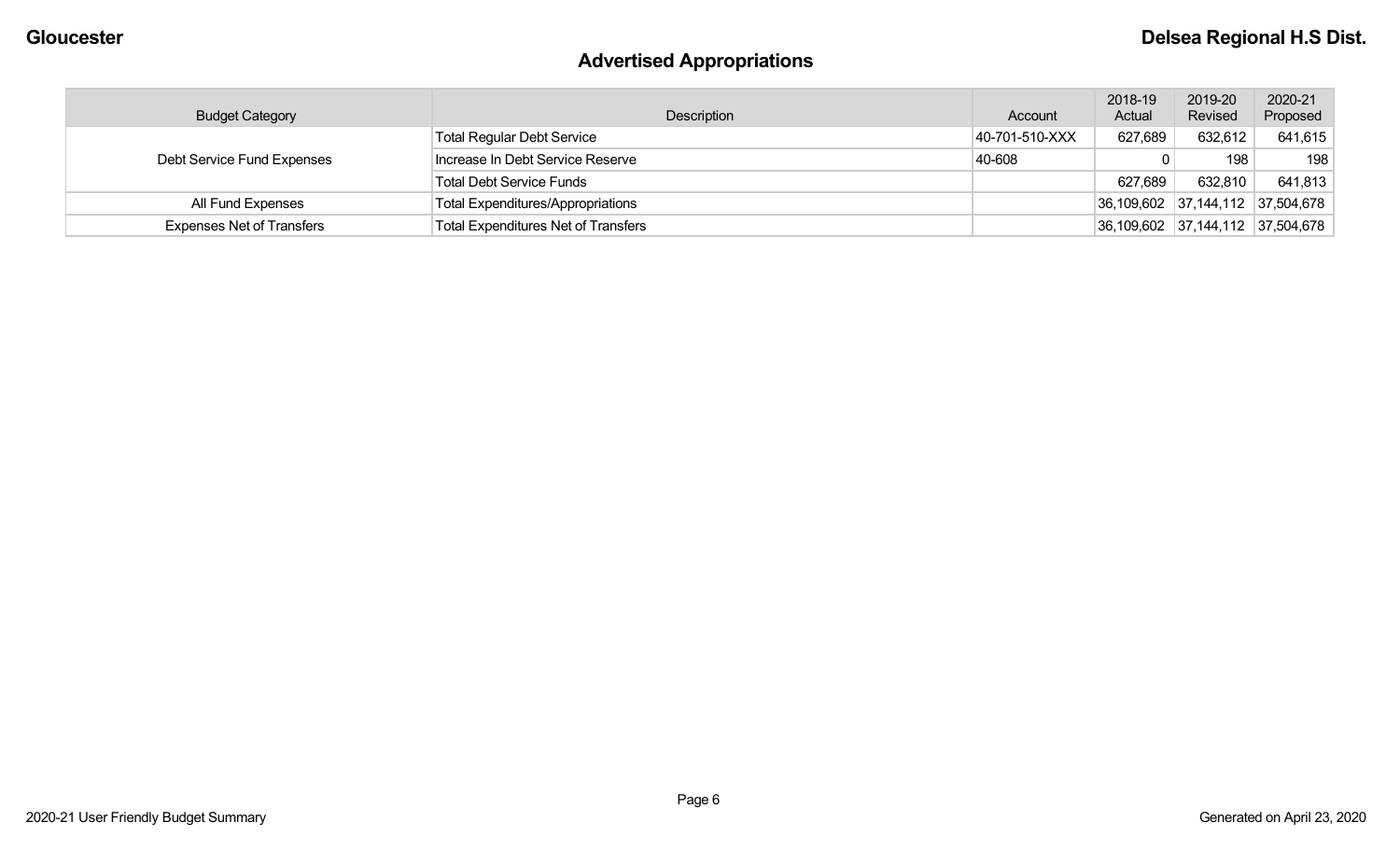# **Advertised Recapitulation of Balances**

| <b>Fund Balance Category</b>                   | <b>Budget Category</b>                                           | Audited<br><b>Balance</b><br>06/30/2018 | Audited<br><b>Balance</b><br>06/30/2019 | Estimated<br><b>Balance</b><br>06/30/2020 | Estimated<br><b>Balance</b><br>06/30/2021 |
|------------------------------------------------|------------------------------------------------------------------|-----------------------------------------|-----------------------------------------|-------------------------------------------|-------------------------------------------|
|                                                | Capital Reserve                                                  | 1,819,093                               | 1,400,000                               | 1,531,092                                 | 1,531,292                                 |
|                                                | <b>Adult Education Programs</b>                                  |                                         |                                         |                                           |                                           |
|                                                | Maintenance Reserve                                              |                                         |                                         | 0                                         | 173,188                                   |
| <b>Restricted for General Operating Budget</b> | Legal Reserve                                                    | 3,260,590                               | 3,085,148                               | 1,137,680                                 |                                           |
|                                                | <b>Tuition Reserve</b>                                           |                                         |                                         |                                           | 0                                         |
|                                                | <b>Current Expense Emergency Reserve</b>                         |                                         |                                         |                                           | 0                                         |
|                                                | Impact Aid Reserve for General Expenses (Sections 8002 and 8003) | $\Omega$                                |                                         |                                           | 0                                         |
|                                                | Impact Aid Reserve for Capital Expenses (Sections 8007 and 8008) |                                         |                                         |                                           | 0                                         |
| Restricted for Repayment of Debt               | Repayment of Debt                                                |                                         |                                         |                                           | $\Omega$                                  |
|                                                | <b>General Operating Budget</b>                                  | 1,341,573                               | 1,050,681                               | 919,789                                   | 701,349                                   |
| Unrestricted                                   | Repayment of Debt                                                |                                         |                                         |                                           | 0                                         |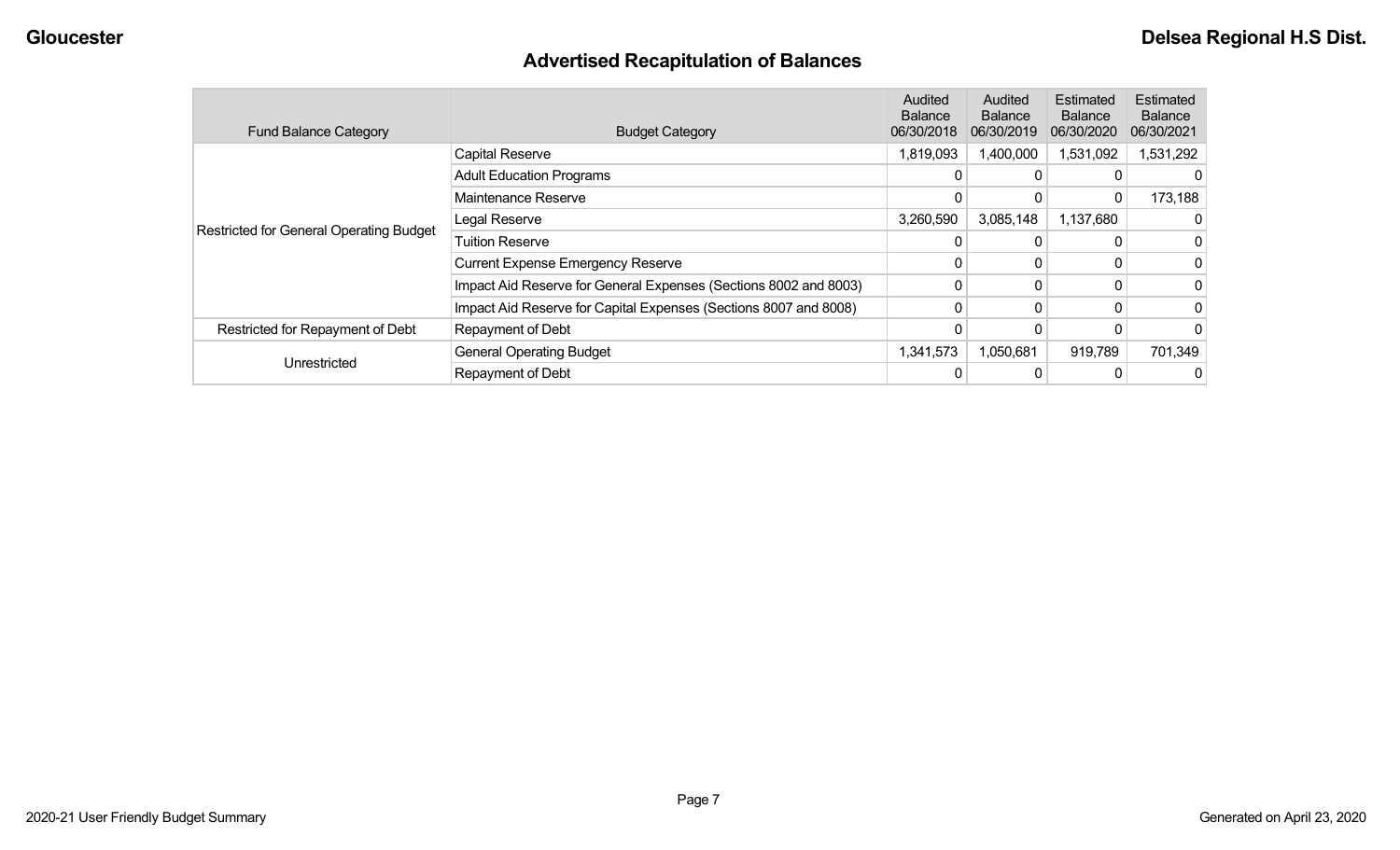#### **Advertised Per Pupil Cost Calculations**

| Per Pupil Cost Calculations                       | 2017-18<br><b>Actual Costs</b> | 2018-19<br><b>Actual Costs</b> | 2019-20<br><b>Original Budget</b> | 2019-20<br><b>Revised Budget</b> | 2020-21<br><b>Proposed Budget</b> |
|---------------------------------------------------|--------------------------------|--------------------------------|-----------------------------------|----------------------------------|-----------------------------------|
| <b>Total Budgetary Comparative Per Pupil Cost</b> | \$15,332                       | \$15,454                       | \$16,323                          | \$16,196                         | \$16,492                          |
| <b>Total Classroom Instruction</b>                | \$8,676                        | \$8,555                        | \$9,084                           | \$8,924                          | \$9,096                           |
| <b>Classroom-Salaries and Benefits</b>            | \$7,749                        | \$7,632                        | \$8,061                           | \$7,838                          | \$8,062                           |
| Classroom-General Supplies and Textbooks          | \$171                          | \$131                          | \$148                             | \$220                            | \$145                             |
| <b>Classroom-Purchased Services</b>               | \$756                          | \$791                          | \$875                             | \$866                            | \$888                             |
| <b>Total Support Services</b>                     | \$2,217                        | \$2,241                        | \$2,530                           | \$2,475                          | \$2,542                           |
| Support Services-Salaries and Benefits            | \$1,974                        | \$1,941                        | \$2,163                           | \$2,116                          | \$2,172                           |
| <b>Total Administrative Costs</b>                 | \$1,437                        | \$1,419                        | \$1,479                           | \$1,580                          | \$1,518                           |
| <b>Administration Salaries and Benefits</b>       | \$1,079                        | \$1,017                        | \$1,092                           | \$1,073                          | \$1,124                           |
| Total Operations and Maintenance of Plant         | \$1,995                        | \$2,046                        | \$2,110                           | \$2,132                          | \$2,224                           |
| Operations and Maintenance-Salaries and Benefits  | \$940                          | \$1,215                        | \$1,013                           | \$986                            | \$1,131                           |
| <b>Board Contribution to Food Services</b>        | \$0                            | \$0                            | \$0                               | \$0                              | \$0                               |
| <b>Total Extracurricular Costs</b>                | \$642                          | \$596                          | \$665                             | \$674                            | \$673                             |
| <b>Total Equipment Costs</b>                      | \$431                          | \$210                          | \$271                             | \$373                            | \$147                             |
| Legal Costs                                       | \$23                           | \$22                           | \$22                              | \$22                             | \$19                              |
| Employee Benefits as a percentage of salaries*    | 37.04%                         | 25.93%                         | 38.06%                            | 35.24%                           | 34.02%                            |

\*Does not include pension and social security paid by the State on-behalf of the district.

\*\*Federal and State funds in the blended resource school-based budgets.

The information presented in columns 1 through 3 as well as the related descriptions of the per pupil cost calculations are contained in the Taxpayers' Guide to Education Spending and can be found on the Department of Education's Internet website: http://www.state.nj.us/education/guide/. This publication is also available in the board office and public libraries. The same calculations were performed using the 2019-20 revised appropriations and the 2020-21 budgeted appropriations presented in this advertised budget. Total Budgetary Comparative Per Pupil Cost is defined as current expense exclusive of tuition expenditures, transportation, residential costs, and judgments against the school district. For all years it also includes the restricted entitlement aids. With the exception of Total Equipment Cost, each of the other per pupil cost calculations presented is a component of the total comparative per pupil cost, although all components are not shown.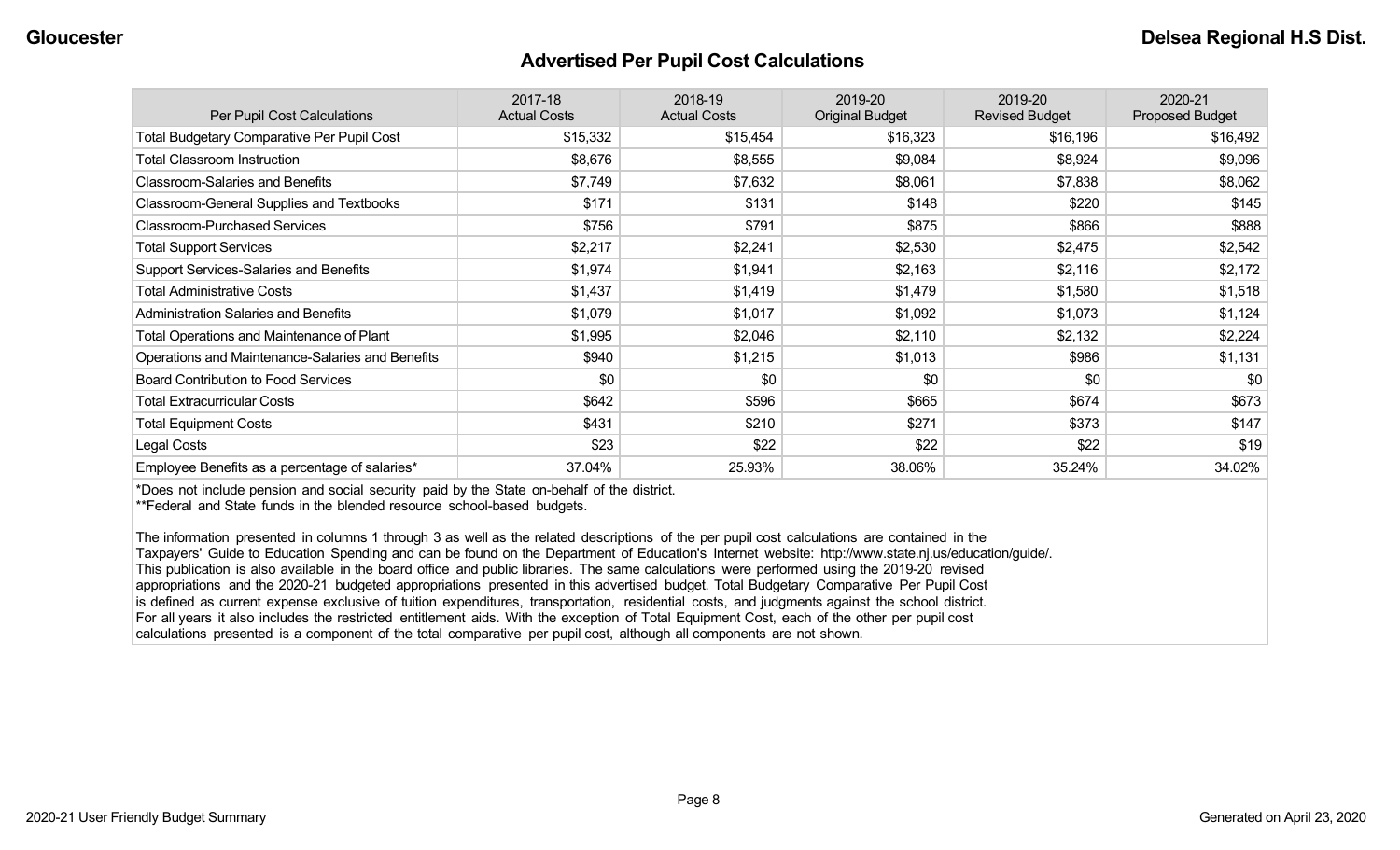### **Shared Services**

| <b>Shared Service Category Type</b>            | <b>Shared Service Category Description</b>                                                        | Amount<br>Saved<br>(Optional) |
|------------------------------------------------|---------------------------------------------------------------------------------------------------|-------------------------------|
| <b>Business Services</b>                       | Share School Business Administrator and Business office services with the Elk Township BOE        | 0                             |
| <b>Custodial and Maintenance Services</b>      | Share Facilities manager services with the Elk Township BOE                                       | 0                             |
| <b>Insurance Coverages and Benefits</b>        | Cooperative purchasing for Health Insurance and Property Insurance                                | 0                             |
| Professional Staff Development                 | Share professional staff development with the Elk Township BOE                                    | 0                             |
| Purchasing                                     | Cooperative purchasing through Ed-Data                                                            | 0                             |
|                                                | Cooperative purchasing for Utilities - ACES, County Bid for Heating Oil, Fuel                     | 0                             |
|                                                | Share Semi Grant Management Services with the Elk Township BOE                                    | 0                             |
| <b>Special Education Services</b>              | Share Director of Special Services with Elk Township                                              | 0                             |
| Staffing - Other                               | Share Data specialist with Elk Township BOE                                                       | 0                             |
| Superintendent and Assistant Sup.              | Share Superintendent services with the Elk Township BOE                                           | 0                             |
|                                                | Share Assistant Superintendent / Director of Curriculum and Instruction with the Elk Township BOE | 0                             |
|                                                | Share Technology services with the Elk Township BOE                                               | 0                             |
| <b>Technology Services</b>                     | Share Technology services with the Franklin Township BOE                                          | 0                             |
|                                                | Share Transportation Services with the Elk Township BOE                                           | $\mathbf{0}$                  |
|                                                | Share Director of Transportation with the Clayton BOE                                             | 0                             |
| <b>Transportation Services, including Fuel</b> | Student transportation through jointures                                                          | 0                             |
|                                                | Share transportation bus maintenance with Clayton BOE                                             | 0                             |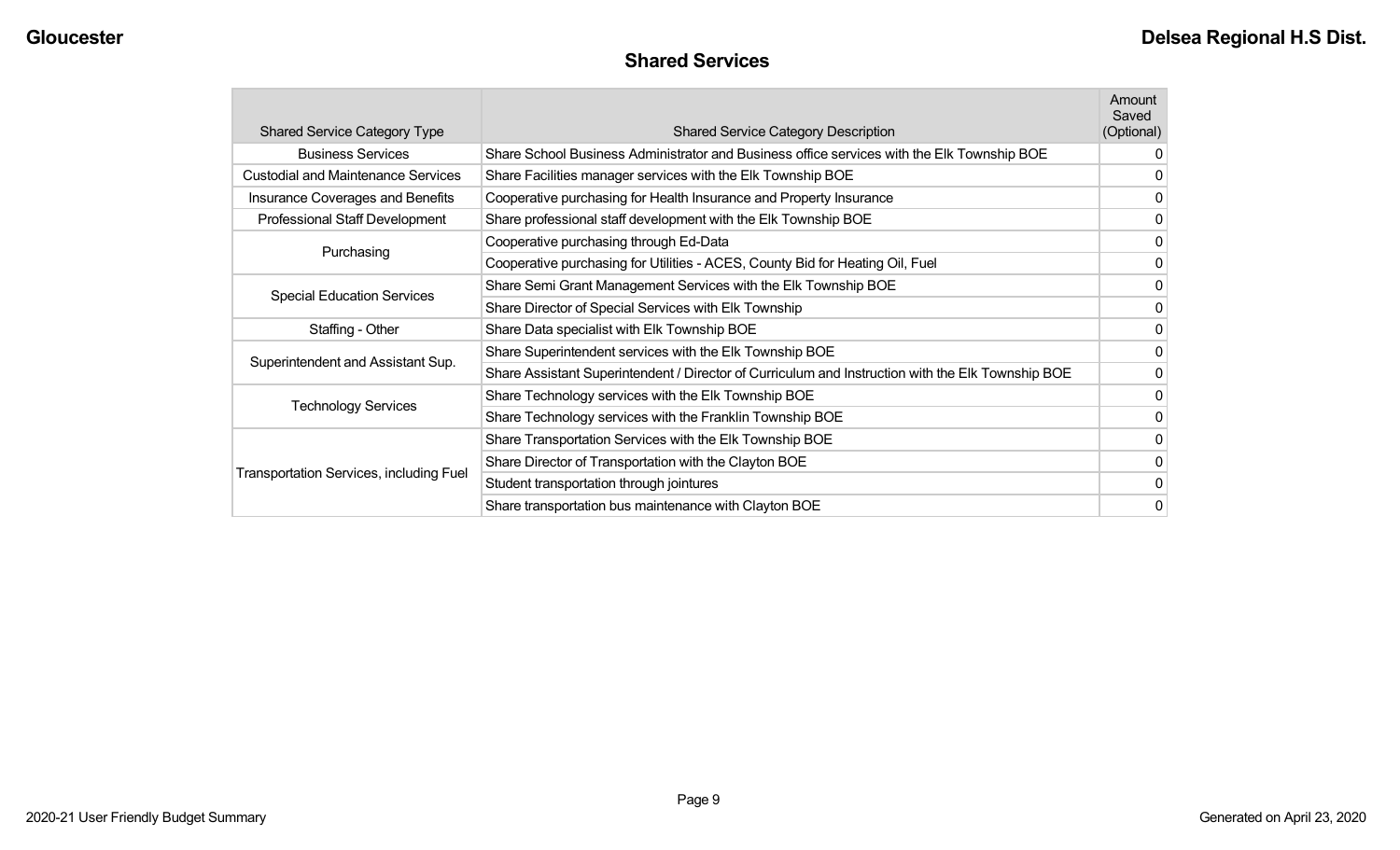| <b>Estimated Tax Rates</b> |
|----------------------------|
|----------------------------|

| Municipality | Category                                                                                                           | Amount        |
|--------------|--------------------------------------------------------------------------------------------------------------------|---------------|
|              | (A) General Fund School Levy                                                                                       | 3,833,272     |
|              | (D) Total School Levy                                                                                              | 3,987,133     |
|              | (B) Estimated Net Taxable Valuation (as of 10/01/19)                                                               | 372,583,504   |
| Elk Twp      | (H) Estimated Equalized Valuation (as of 10/01/19)                                                                 | 392,054,796   |
|              | (C) Estimated 2020-21 General Fund School Tax Rate, Without Repayment of Debt or Adjustments=100x(A)/(B)           | 1.0288        |
|              | (F) Estimated 2020-21 Total School Tax Rate, With Repayment of Debt and Adjustments=100x(D)/(B)                    | 1.0701        |
|              | (I) Estimated 2020-21 Equalized General Fund School Tax Rate, Without Repayment of Debt or Adjustments=100x(A)/(H) | 0.9777        |
|              | (L) Estimated 2020-21 Equalized Total School Tax Rate, With Repayment of Debt and Adjustments=100x(D)/(H)          | 1.0170        |
|              | (A) General Fund School Levy                                                                                       | 12,038,552    |
|              | (D) Total School Levy                                                                                              | 12,521,806    |
|              | (B) Estimated Net Taxable Valuation (as of 10/01/19)                                                               | 1,231,986,253 |
|              | (H) Estimated Equalized Valuation (as of 10/01/19)                                                                 | 1,332,420,861 |
| Franklin Twp | (C) Estimated 2020-21 General Fund School Tax Rate, Without Repayment of Debt or Adjustments=100x(A)/(B)           | 0.9772        |
|              | (F) Estimated 2020-21 Total School Tax Rate, With Repayment of Debt and Adjustments=100x(D)/(B)                    | 1.0164        |
|              | (I) Estimated 2020-21 Equalized General Fund School Tax Rate, Without Repayment of Debt or Adjustments=100x(A)/(H) | 0.9035        |
|              | (L) Estimated 2020-21 Equalized Total School Tax Rate, With Repayment of Debt and Adjustments=100x(D)/(H)          | 0.9398        |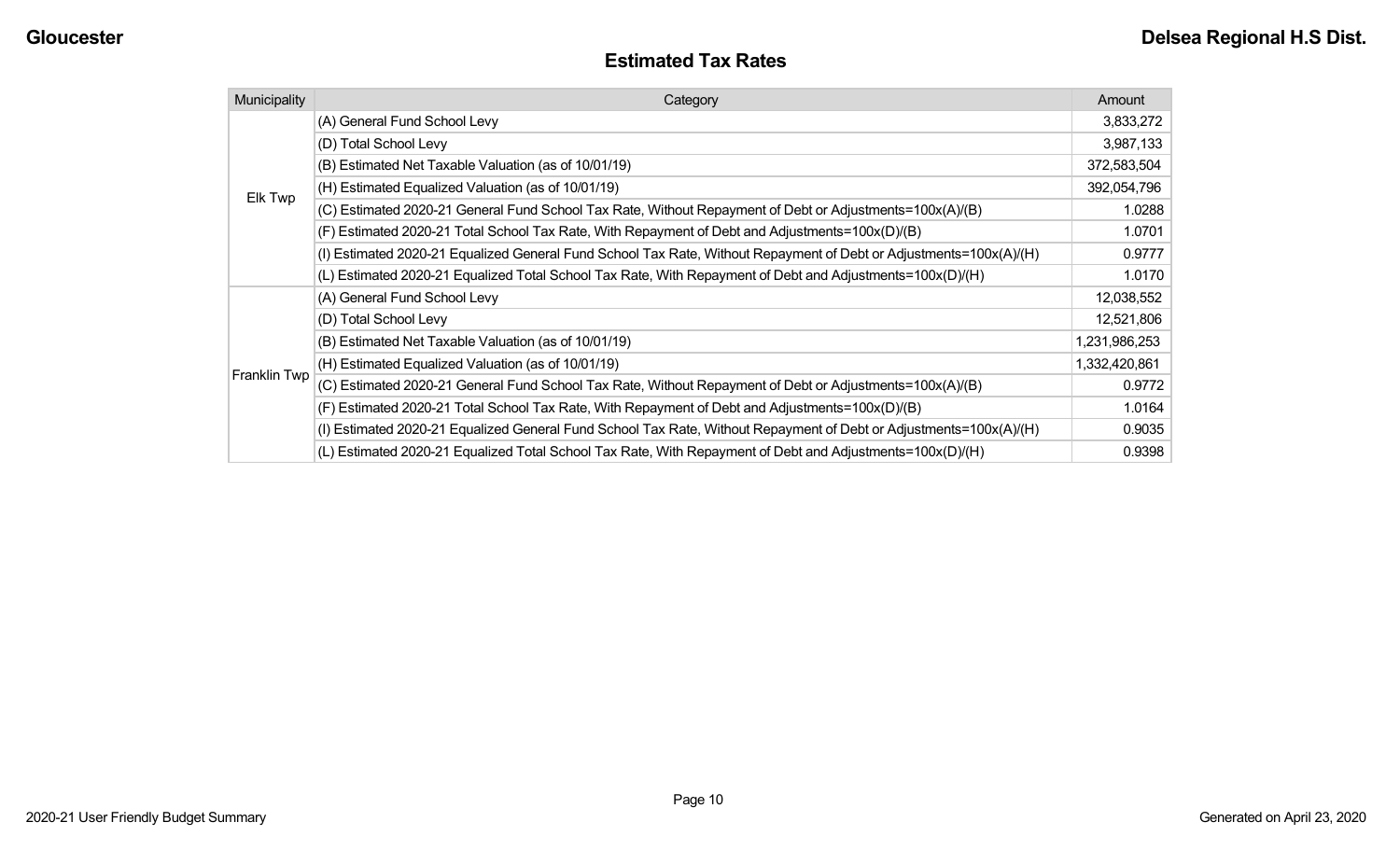| Name                 | Category                                                                                  | Measure                                               |
|----------------------|-------------------------------------------------------------------------------------------|-------------------------------------------------------|
|                      | <b>Job Title</b>                                                                          | <b>Assistant Superintendent</b>                       |
|                      | Job Title II                                                                              | Director of Curriculum                                |
|                      | <b>Base Annual Salary Amount</b>                                                          | \$152,809                                             |
|                      | Full-Time Equivalent (FTE)                                                                | 1.0                                                   |
|                      | Shared with Another District?                                                             | Y                                                     |
|                      | <b>Shared County</b>                                                                      | 15                                                    |
|                      | <b>Shared District</b>                                                                    | 1330                                                  |
|                      | Job Title Other District                                                                  | <b>Assistant Superintendent</b>                       |
|                      | Member of Collective Bargaining Unit (CBU)?                                               | <sub>N</sub>                                          |
|                      | <b>Beginning Date of Contract</b>                                                         | 07/01/19                                              |
|                      | <b>End Date of Contract</b>                                                               | 06/30/20                                              |
|                      | <b>Contracted Number of Annual Work Days</b>                                              | 260                                                   |
|                      | Contracted Number of Annual Vacation Days                                                 | 25                                                    |
|                      | Contracted Number of Annual Sick Days                                                     | 12                                                    |
| Dr. Melissa Williams | Contracted Number of Annual Personal Days                                                 |                                                       |
|                      | <b>Contracted Number of Annual Consulting Days</b>                                        | $\Omega$                                              |
|                      | Number of Other Contracted Non-Working Days                                               | $\Omega$                                              |
|                      | Description of Other Contracted Non-Working Days                                          | None Reported                                         |
|                      | <b>Total Allowances Amount</b>                                                            | \$2,410                                               |
|                      | <b>Total Bonuses Amount</b>                                                               | \$0                                                   |
|                      | <b>Total Stipends Amount</b>                                                              | \$0                                                   |
|                      | District Contributions Above Teacher Contract for Insurance (Health, Dental, Life, Other) | \$19,200                                              |
|                      | District Contributions Above Teacher Contract for Retirement Plans                        | \$4,284                                               |
|                      | <b>Total Contractual Post-Employment Benefit Amount</b>                                   | \$44,386                                              |
|                      | Contractual Post-Employment Benefit Description of Payout of Sick days                    | \$100/day at retirement with a maximum of \$15,000    |
|                      | Contractual Post-Employment Benefit Description of Payout of Vacation days                | Max of 50 days in any one year including current year |
|                      | Contractual Post-Employment Benefit Description of Payout of Personal days                | Unused personal days lapse to sick days               |
|                      | Contractual Post-Employment Benefit Description of Other Benefits 1                       | None Reported                                         |
|                      | Contractual Post-Employment Benefit Description of Other Benefits 2                       | None Reported                                         |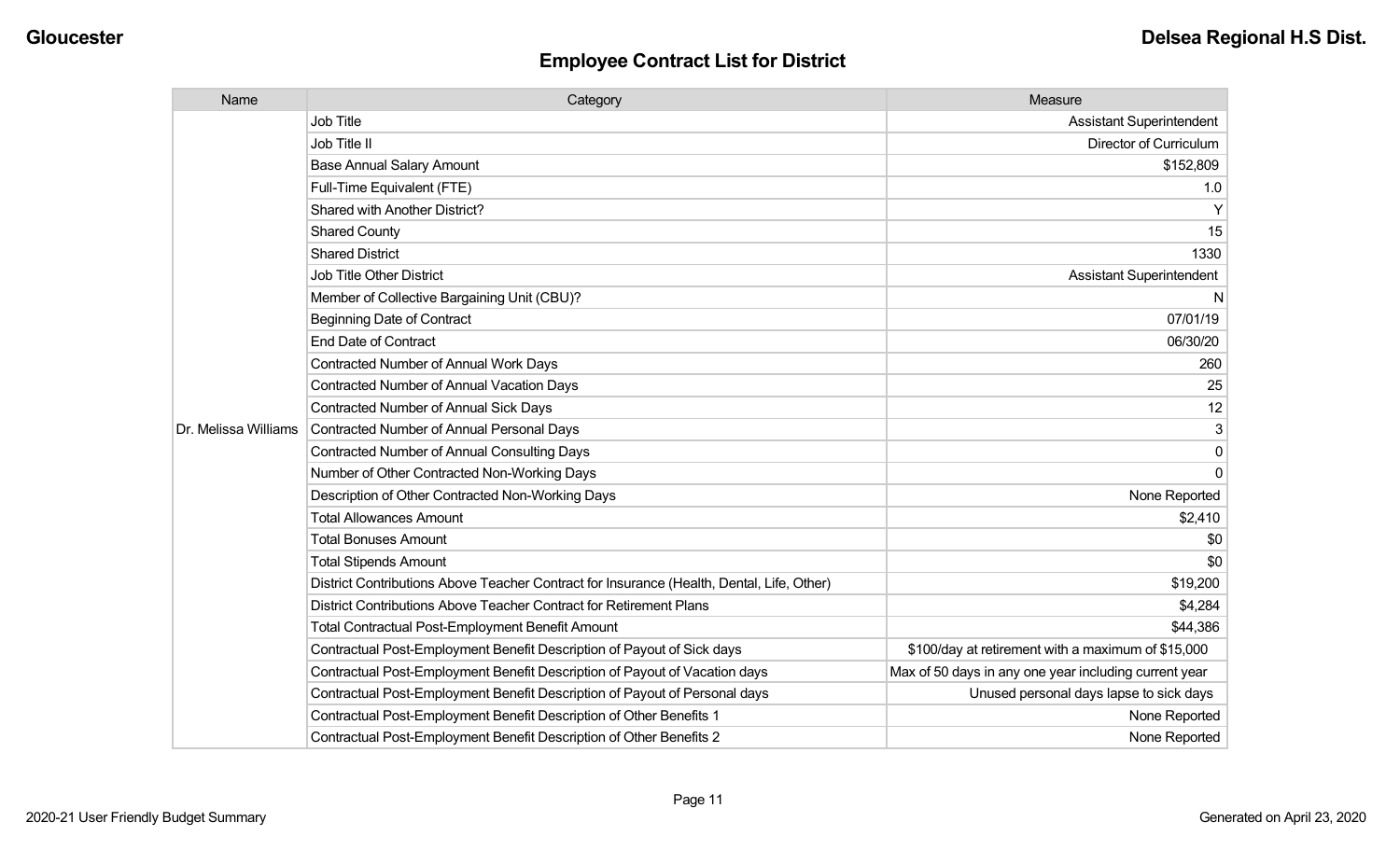| Name                 | Category                                                                                 | Measure        |
|----------------------|------------------------------------------------------------------------------------------|----------------|
|                      | Contractual Post-Employment Benefit Description of Other Benefits 3                      | None Reported  |
|                      | <b>Total Other/In-Kind Remuneration Amount</b>                                           | \$0            |
|                      | Description of Other/In-Kind Remuneration Annual Option to Buyback Sick Time in Cash     | None Reported  |
|                      | Description of Other/In-Kind Remuneration Annual Option to Buyback Vacation Time in Cash | None Reported  |
|                      | Description of Other/In-Kind Remuneration Annual Option to Buyback Personal Time in Cash | None Reported  |
| Dr. Melissa Williams | Description of Other/In-Kind Remuneration Annual Option to Other Remuneration 1          | None Reported  |
|                      | Description of Other/In-Kind Remuneration Annual Option to Other Remuneration 2          | None Reported  |
|                      | Description of Other/In-Kind Remuneration Annual Option to Other Remuneration 3          | None Reported  |
|                      | <b>Additional Comment 1</b>                                                              | None Reported  |
|                      | <b>Additional Comment 2</b>                                                              | None Reported  |
|                      | <b>Additional Comment 3</b>                                                              | None Reported  |
|                      | <b>Job Title</b>                                                                         | Superintendent |
|                      | Job Title II                                                                             | None Reported  |
|                      | <b>Base Annual Salary Amount</b>                                                         | \$183,621      |
|                      | Full-Time Equivalent (FTE)                                                               | 1.0            |
|                      | <b>Shared with Another District?</b>                                                     |                |
|                      | <b>Shared County</b>                                                                     | 15             |
|                      | <b>Shared District</b>                                                                   | 1330           |
|                      | <b>Job Title Other District</b>                                                          | Superintendent |
|                      | Member of Collective Bargaining Unit (CBU)?                                              | N              |
| Dr. Piera Gravenor   | <b>Beginning Date of Contract</b>                                                        | 01/01/18       |
|                      | <b>End Date of Contract</b>                                                              | 06/30/22       |
|                      | Contracted Number of Annual Work Days                                                    | 260            |
|                      | <b>Contracted Number of Annual Vacation Days</b>                                         | 25             |
|                      | Contracted Number of Annual Sick Days                                                    | 12             |
|                      | Contracted Number of Annual Personal Days                                                | 3              |
|                      | <b>Contracted Number of Annual Consulting Days</b>                                       | 0              |
|                      | Number of Other Contracted Non-Working Days                                              |                |
|                      | Description of Other Contracted Non-Working Days                                         | None Reported  |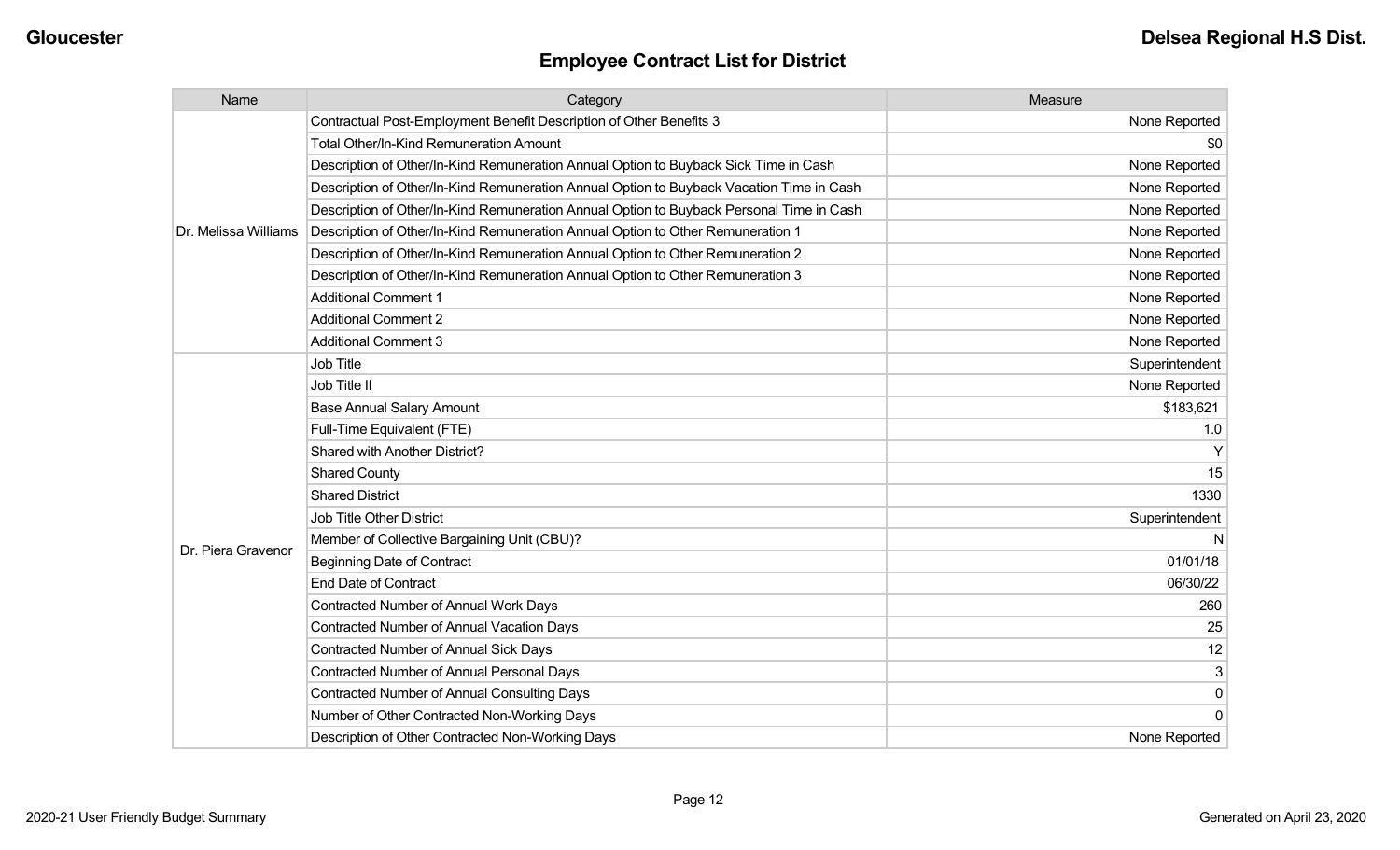| Name               | Category                                                                                  | Measure                                               |
|--------------------|-------------------------------------------------------------------------------------------|-------------------------------------------------------|
|                    | <b>Total Allowances Amount</b>                                                            | \$3,410                                               |
|                    | <b>Total Bonuses Amount</b>                                                               | \$0                                                   |
|                    | <b>Total Stipends Amount</b>                                                              | \$0                                                   |
|                    | District Contributions Above Teacher Contract for Insurance (Health, Dental, Life, Other) | \$24,000                                              |
|                    | District Contributions Above Teacher Contract for Retirement Plans                        | \$3,372                                               |
|                    | Total Contractual Post-Employment Benefit Amount                                          | \$50,311                                              |
|                    | Contractual Post-Employment Benefit Description of Payout of Sick days                    | \$150/day at retirement with a \$15,000 cap           |
|                    | Contractual Post-Employment Benefit Description of Payout of Vacation days                | Max of 50 days in any one year including current year |
|                    | Contractual Post-Employment Benefit Description of Payout of Personal days                | Unused personal days lapse to sick days               |
|                    | Contractual Post-Employment Benefit Description of Other Benefits 1                       | None Reported                                         |
| Dr. Piera Gravenor | Contractual Post-Employment Benefit Description of Other Benefits 2                       | None Reported                                         |
|                    | Contractual Post-Employment Benefit Description of Other Benefits 3                       | None Reported                                         |
|                    | <b>Total Other/In-Kind Remuneration Amount</b>                                            | \$0                                                   |
|                    | Description of Other/In-Kind Remuneration Annual Option to Buyback Sick Time in Cash      | None Reported                                         |
|                    | Description of Other/In-Kind Remuneration Annual Option to Buyback Vacation Time in Cash  | None Reported                                         |
|                    | Description of Other/In-Kind Remuneration Annual Option to Buyback Personal Time in Cash  | None Reported                                         |
|                    | Description of Other/In-Kind Remuneration Annual Option to Other Remuneration 1           | None Reported                                         |
|                    | Description of Other/In-Kind Remuneration Annual Option to Other Remuneration 2           | None Reported                                         |
|                    | Description of Other/In-Kind Remuneration Annual Option to Other Remuneration 3           | None Reported                                         |
|                    | <b>Additional Comment 1</b>                                                               | None Reported                                         |
|                    | <b>Additional Comment 2</b>                                                               | None Reported                                         |
|                    | <b>Additional Comment 3</b>                                                               | None Reported                                         |
|                    | Job Title                                                                                 | <b>Business Administrator</b>                         |
| Joseph M. Collins  | Job Title II                                                                              | None Reported                                         |
|                    | <b>Base Annual Salary Amount</b>                                                          | \$163,181                                             |
|                    | Full-Time Equivalent (FTE)                                                                | 1.0                                                   |
|                    | Shared with Another District?                                                             | Y                                                     |
|                    | <b>Shared County</b>                                                                      | 15                                                    |
|                    | <b>Shared District</b>                                                                    | 1330                                                  |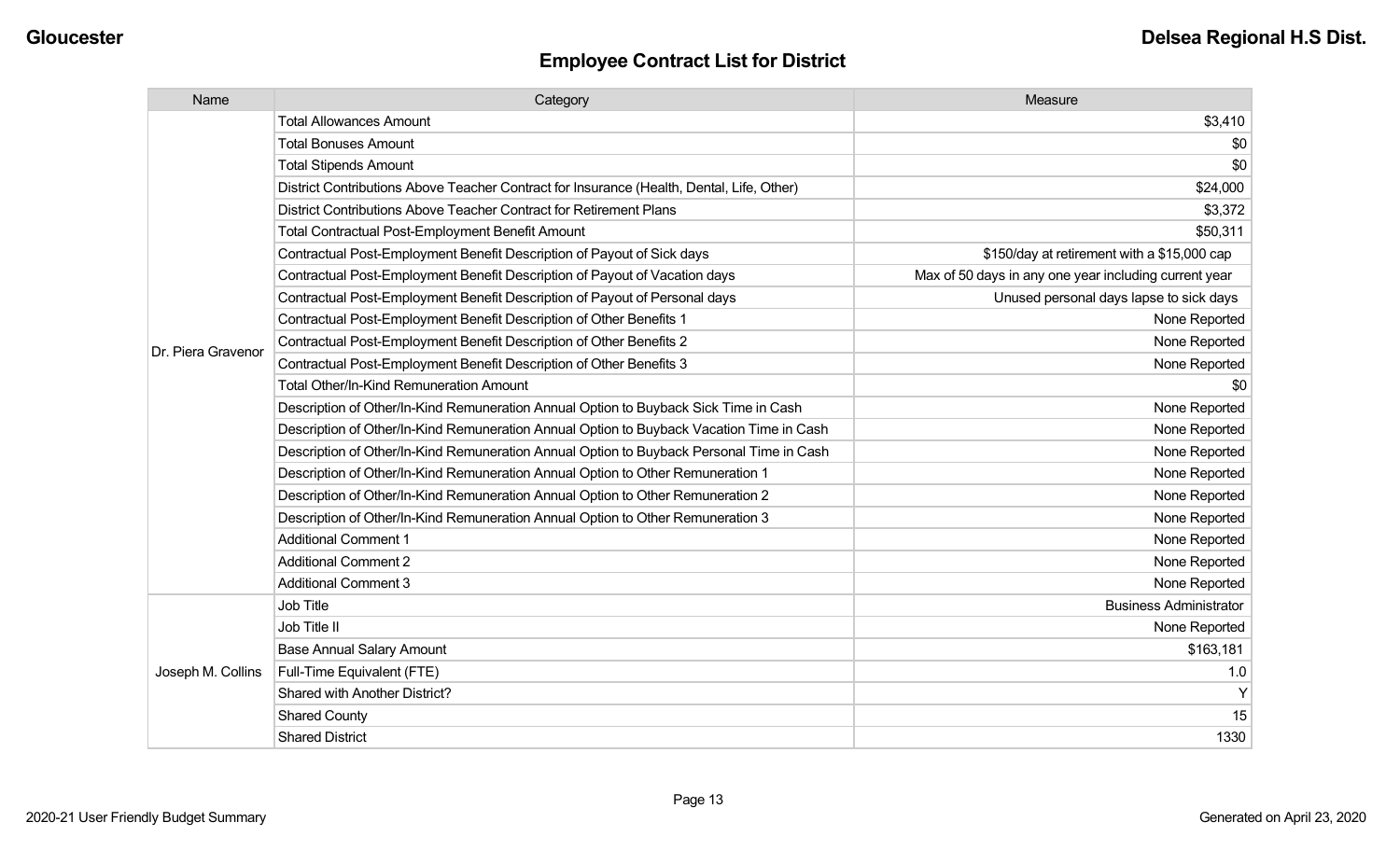| Name              | Category                                                                                  | Measure                                                          |
|-------------------|-------------------------------------------------------------------------------------------|------------------------------------------------------------------|
|                   | <b>Job Title Other District</b>                                                           | <b>Business Administrator</b>                                    |
|                   | Member of Collective Bargaining Unit (CBU)?                                               | N                                                                |
|                   | <b>Beginning Date of Contract</b>                                                         | 07/01/19                                                         |
|                   | End Date of Contract                                                                      | 06/30/20                                                         |
|                   | Contracted Number of Annual Work Days                                                     | 260                                                              |
|                   | <b>Contracted Number of Annual Vacation Days</b>                                          | 20                                                               |
|                   | <b>Contracted Number of Annual Sick Days</b>                                              | 12                                                               |
|                   | <b>Contracted Number of Annual Personal Days</b>                                          | 3                                                                |
|                   | <b>Contracted Number of Annual Consulting Days</b>                                        | $\mathbf 0$                                                      |
|                   | Number of Other Contracted Non-Working Days                                               | $\Omega$                                                         |
|                   | Description of Other Contracted Non-Working Days                                          | None Reported                                                    |
|                   | <b>Total Allowances Amount</b>                                                            | \$2,410                                                          |
|                   | <b>Total Bonuses Amount</b>                                                               | \$0                                                              |
|                   | <b>Total Stipends Amount</b>                                                              | \$0                                                              |
| Joseph M. Collins | District Contributions Above Teacher Contract for Insurance (Health, Dental, Life, Other) | \$0                                                              |
|                   | District Contributions Above Teacher Contract for Retirement Plans                        | \$3,329                                                          |
|                   | <b>Total Contractual Post-Employment Benefit Amount</b>                                   | \$40,105                                                         |
|                   | Contractual Post-Employment Benefit Description of Payout of Sick days                    | \$75/day at retirement with 15yrs of service with a \$15,000 cap |
|                   | Contractual Post-Employment Benefit Description of Payout of Vacation days                | Max of 40 days in any one year including current year            |
|                   | Contractual Post-Employment Benefit Description of Payout of Personal days                | Unused personal days lapse into sick days                        |
|                   | Contractual Post-Employment Benefit Description of Other Benefits 1                       | None Reported                                                    |
|                   | Contractual Post-Employment Benefit Description of Other Benefits 2                       | None Reported                                                    |
|                   | Contractual Post-Employment Benefit Description of Other Benefits 3                       | None Reported                                                    |
|                   | Total Other/In-Kind Remuneration Amount                                                   | \$0                                                              |
|                   | Description of Other/In-Kind Remuneration Annual Option to Buyback Sick Time in Cash      | None Reported                                                    |
|                   | Description of Other/In-Kind Remuneration Annual Option to Buyback Vacation Time in Cash  | None Reported                                                    |
|                   | Description of Other/In-Kind Remuneration Annual Option to Buyback Personal Time in Cash  | None Reported                                                    |
|                   | Description of Other/In-Kind Remuneration Annual Option to Other Remuneration 1           | None Reported                                                    |
|                   | Description of Other/In-Kind Remuneration Annual Option to Other Remuneration 2           | None Reported                                                    |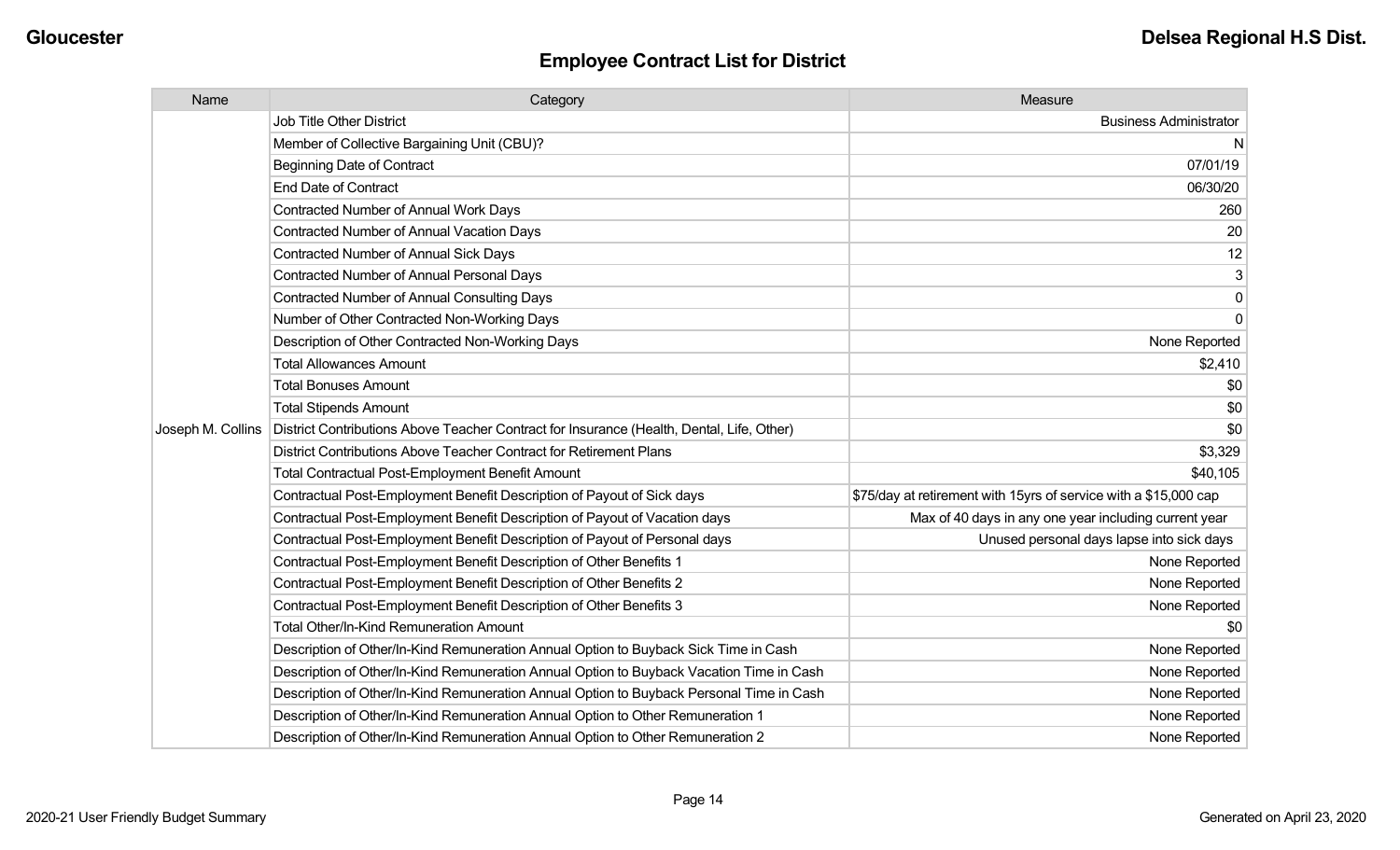| Name                | Category                                                                                  | Measure                                |
|---------------------|-------------------------------------------------------------------------------------------|----------------------------------------|
| Joseph M. Collins   | Description of Other/In-Kind Remuneration Annual Option to Other Remuneration 3           | None Reported                          |
|                     | <b>Additional Comment 1</b>                                                               | None Reported                          |
|                     | <b>Additional Comment 2</b>                                                               | None Reported                          |
|                     | <b>Additional Comment 3</b>                                                               | None Reported                          |
|                     | Job Title                                                                                 | Other                                  |
|                     | Job Title II                                                                              | <b>Athletic Trainer</b>                |
|                     | <b>Base Annual Salary Amount</b>                                                          | \$92,533                               |
|                     | Full-Time Equivalent (FTE)                                                                | 1.0                                    |
|                     | Shared with Another District?                                                             | N                                      |
|                     | <b>Shared County</b>                                                                      | None Reported                          |
|                     | <b>Shared District</b>                                                                    | None Reported                          |
|                     | <b>Job Title Other District</b>                                                           | None Reported                          |
|                     | Member of Collective Bargaining Unit (CBU)?                                               | N                                      |
|                     | <b>Beginning Date of Contract</b>                                                         | 07/01/19                               |
|                     | <b>End Date of Contract</b>                                                               | 06/30/20                               |
|                     | Contracted Number of Annual Work Days                                                     | 260                                    |
| <b>Kevin Briles</b> | Contracted Number of Annual Vacation Days                                                 | 10                                     |
|                     | <b>Contracted Number of Annual Sick Days</b>                                              | 12                                     |
|                     | <b>Contracted Number of Annual Personal Days</b>                                          | 3                                      |
|                     | <b>Contracted Number of Annual Consulting Days</b>                                        | 0                                      |
|                     | Number of Other Contracted Non-Working Days                                               | $\Omega$                               |
|                     | Description of Other Contracted Non-Working Days                                          | None Reported                          |
|                     | <b>Total Allowances Amount</b>                                                            | \$10,242                               |
|                     | <b>Total Bonuses Amount</b>                                                               | \$0                                    |
|                     | <b>Total Stipends Amount</b>                                                              | \$0                                    |
|                     | District Contributions Above Teacher Contract for Insurance (Health, Dental, Life, Other) | \$0                                    |
|                     | District Contributions Above Teacher Contract for Retirement Plans                        | \$0                                    |
|                     | <b>Total Contractual Post-Employment Benefit Amount</b>                                   | \$22,118                               |
|                     | Contractual Post-Employment Benefit Description of Payout of Sick days                    | \$45/day at retirement max of \$15,000 |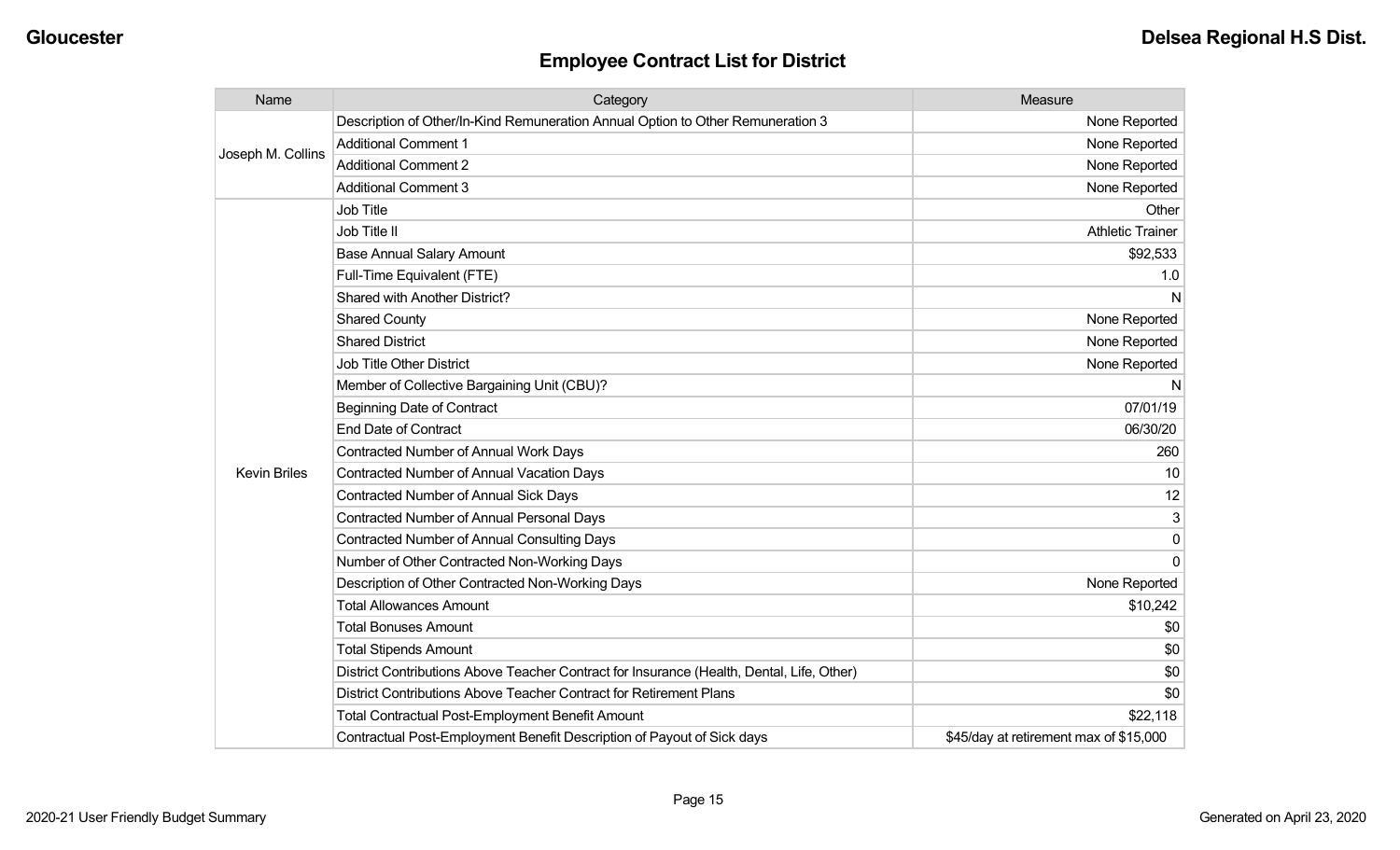| Name                | Category                                                                                 | Measure                                   |
|---------------------|------------------------------------------------------------------------------------------|-------------------------------------------|
|                     | Contractual Post-Employment Benefit Description of Payout of Vacation days               | Maximum of 20 days in any one year        |
|                     | Contractual Post-Employment Benefit Description of Payout of Personal days               | Unused personal days lapse into sick days |
|                     | Contractual Post-Employment Benefit Description of Other Benefits 1                      | None Reported                             |
|                     | Contractual Post-Employment Benefit Description of Other Benefits 2                      | None Reported                             |
|                     | Contractual Post-Employment Benefit Description of Other Benefits 3                      | None Reported                             |
|                     | Total Other/In-Kind Remuneration Amount                                                  | \$0                                       |
|                     | Description of Other/In-Kind Remuneration Annual Option to Buyback Sick Time in Cash     | None Reported                             |
| <b>Kevin Briles</b> | Description of Other/In-Kind Remuneration Annual Option to Buyback Vacation Time in Cash | None Reported                             |
|                     | Description of Other/In-Kind Remuneration Annual Option to Buyback Personal Time in Cash | None Reported                             |
|                     | Description of Other/In-Kind Remuneration Annual Option to Other Remuneration 1          | None Reported                             |
|                     | Description of Other/In-Kind Remuneration Annual Option to Other Remuneration 2          | None Reported                             |
|                     | Description of Other/In-Kind Remuneration Annual Option to Other Remuneration 3          | None Reported                             |
|                     | <b>Additional Comment 1</b>                                                              | None Reported                             |
|                     | <b>Additional Comment 2</b>                                                              | None Reported                             |
|                     | <b>Additional Comment 3</b>                                                              | None Reported                             |
|                     | Job Title                                                                                | Coordinator/Director/Manager/Supervisor   |
|                     | Job Title II                                                                             | <b>Facility Manager</b>                   |
|                     | <b>Base Annual Salary Amount</b>                                                         | \$92,993                                  |
|                     | Full-Time Equivalent (FTE)                                                               | 1.0                                       |
|                     | Shared with Another District?                                                            | Y                                         |
|                     | <b>Shared County</b>                                                                     | 15                                        |
| Samuel Teague       | <b>Shared District</b>                                                                   | 1330                                      |
|                     | Job Title Other District                                                                 | <b>Facility Manager</b>                   |
|                     | Member of Collective Bargaining Unit (CBU)?                                              | N                                         |
|                     | <b>Beginning Date of Contract</b>                                                        | 07/01/19                                  |
|                     | <b>End Date of Contract</b>                                                              | 06/30/20                                  |
|                     | Contracted Number of Annual Work Days                                                    | 260                                       |
|                     | <b>Contracted Number of Annual Vacation Days</b>                                         | 10                                        |
|                     | <b>Contracted Number of Annual Sick Days</b>                                             | 12                                        |